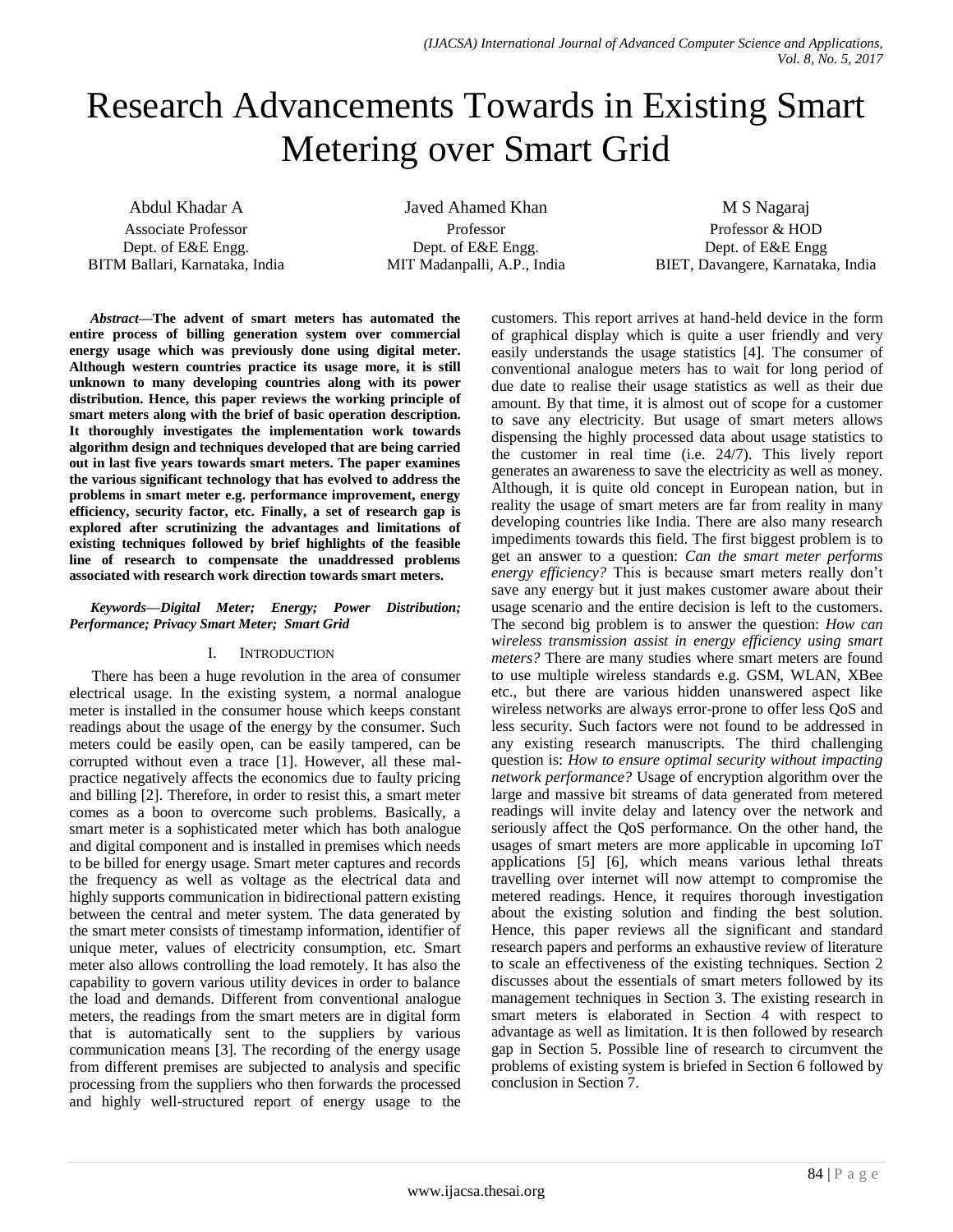## II. ESSENTIALS OF SMART METERS

The smart meters can be defined as the electronic device that performs seamless monitoring and recording of the energy usage by digital means. Different from conventional metering system, where the readings have to be collected by the service providers, smart meters autonomously forward the readings to its service providers for impartial and error-free billing purpose. It has basically two simple components as shown in Figure 1. The basic smart meter is installed in the premises while the customer keeps the smart meter display device that is used for showing the usage statistics lively.



Fig. 1. a) Smart Meter b) Smart Meter Display Device

Usage of smart meters is quite important in next generation of technological advancement. Figure 2 is the direct demonstration of the usage of smart meter mechanism that shows the smart meter to capture the usage data from source point followed by transmission of data to service provider. Smart meters also make use of highly secured national communication network in order to involuntarily transmit the actual usage data to service providers [7]. The transmitted data area analysed to generate bill, whose information can be than directly accessed by the paid customers. The interesting fact here is a customer is always aware of their usage statistics and billing details and they don't have to wait for their due date to know about it. This awareness motivates and prompts the customer to save energy. There are multiple benefits of using smart meters, e.g.

 **Error-free Bill Generation**: The first and foremost advantage of smart metering system is generation of highly accurate billing amount based on original usage data. Moreover, it allows the customer to track and record their usage 24/7; it doesn't give rise to any billing dispute and hence successfully maintains higher transparency in service usage.

- **Awareness of Usage**: Using smart meter display device, the customer can consistently track their usage. They can also make further strategy for energy conservation or fine tune their lifestyle accordingly. A better visibility of energy usage is enabled by the smart meter display device.
- **Allows Faster Switching of Energy Suppliers**: In developing countries like India, customers neither have any option nor has any idea about their service providers. Although number of service providers is very less, not even 10 because still it is analogue system which is quite traditional way. But with futuristic advancement with technologies, various service providers will be mushrooming offering competitive services with better charges. Hence, usage of smart meters allows the customers to switch to other service providers in a matter of minute.
- **Supports Green Ecosystem**: Smart meters are originally meant to work on a smart grid system that has higher supportability of minimal carbon emission and other green-house elements.
- **Analytics on Usage Data**: The usage data from smart meters are massive in size and hence attracts the area of analytics to extract more knowledge from the data. The service providers can use the analysed data to improvise their services.

An interesting part of smart meter is that it should be installed in the premises by the service providers at no cost. Usually, the roll out cost of the smart meter is meant to be covered up only in the billing system almost like the analogue metering system. Hence, installation, maintenance and aftermath of its usage is higher beneficial to customers as well as service providers.



Fig. 2. Billing Mechanisms of Smart Meters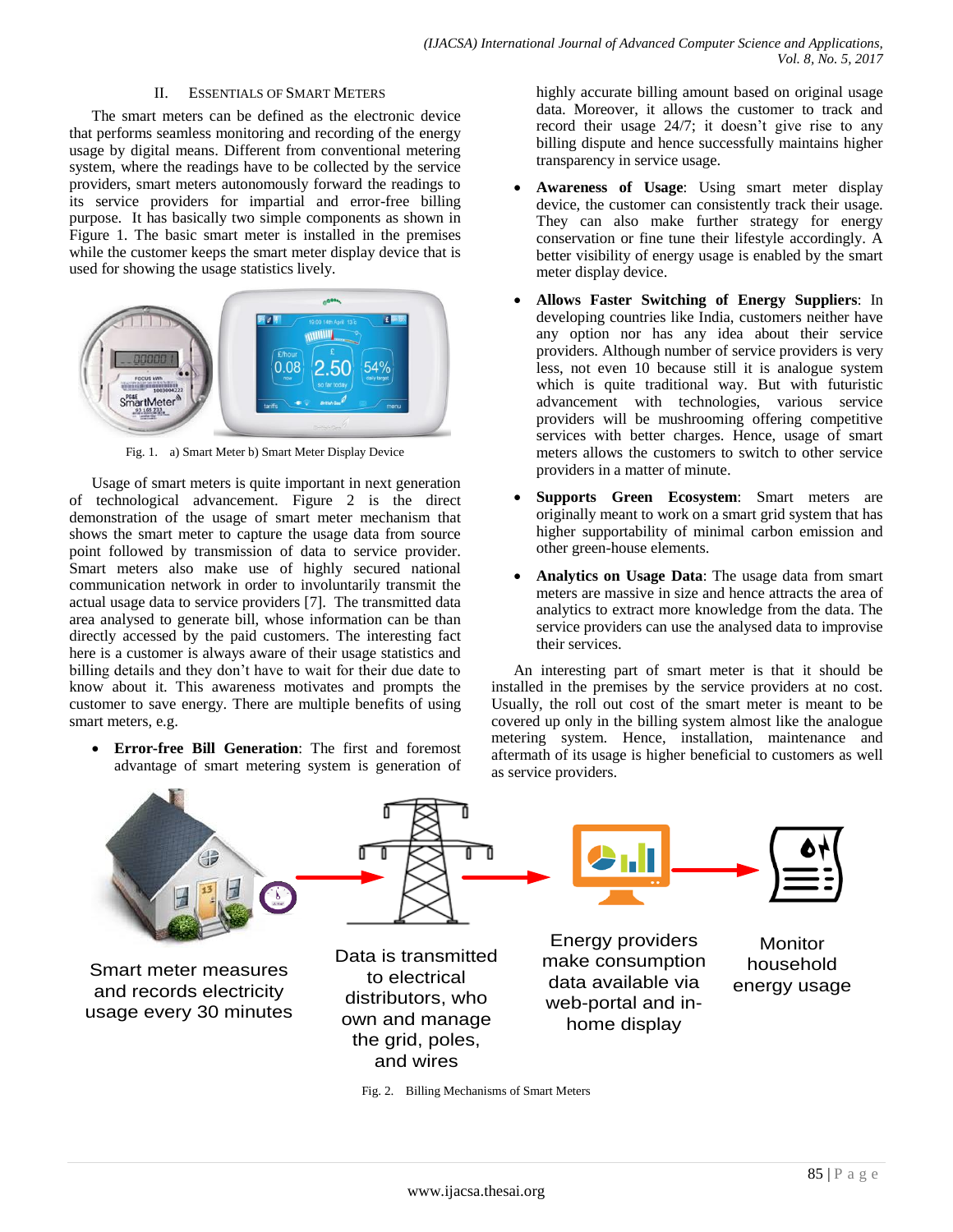#### III. OPERATIONS IN SMART METER MANAGEMENT

A smart meter consists of various sophisticated components, which includes i) a software system to perform usage data computation, ii) hardware system to support the digital reading with various electrical and electronic subdevices, and iii) a calibration mechanism that performs reading of the energy utilities. An essential building block of a conventional architecture of smart meter is shown in Figure 3. The common components available in smart meter systems are module for power management module, data communication, system-on-chip metering system, module for identifying any forms of tampering, clock that works on real time, supervisory module, voltage reference, transformer driver, etc. [8] [9]. The core backbone of the smart meter is basically system-on-chip processor along with core architecture supporting it. The differential inputs are supported by the analogue-to-digital converters in its front end [10]. The sensors with low-input receive its gains from integrated gain stage. Numerous intensive operations can be highly boosted using SoC chip with hardware multiplier while carrying out computation of energy. Various computation of power factor, voltage RMS current, reactive and active power, voltage, frequency, etc. are always on active process while smart meter is in operation. This section will discuss about the two essential components of the smart meters, i.e. analogue component and digital component.

## *A. Analogue component of smart meter*

Basically, an analogue component is responsible for offering a hardware-bridge between two points where first point refers to generation of energy usage data and second point refers to software that processes the data and transmits it to service provider. The analogue component consists of Antialiasing filter, real-time clock, power supply, current and voltage measurement, sigma-delta analogue-to-digital converter, anti-tampering circuitry, battery charger, and harmonic analysis [11]. The anti-aliasing filter is used for filtering the spike using resistor, RC low pass filters, and voltage divider. Real-time clock is used to timestamp the utility data to show the time of capture. The power supply unit assists in supporting functions from the electrical mains or by using transformer. Current and voltage measurement is carried out using resistor while voltage is computed as drop across the current transformer and resistor. Analogue to digital converter is used to process current and voltage signal. Another essential unit is anti-tampering circuits which are directly connected with current sensors to identify any attempts of tampering the circuits. An analogue component also has a backup battery within it, which is used for charging the component during voltage in step-down stage. The component also protect itself from the transmission loss using harmonic elimination process from the analogue signals using Fourier-based techniques, band limiting filters, and adaptive real-time monitoring.

## *B. Digital component of smart meter*

The digital component of the smart meter is supported by registers, microcontrollers, and RAM. The core object of digital component in smart meter is microcontroller as it performs all the computation, records and save value, carries out forwarding of utility data based on the standards of ANSI C 12.22 considering the data format to be ANSI C12.19 [12]. Smart meter uses Local Area Network (LAN) as well as Wide Area Network (WAN) in order to collect the usage data after a periodic interval of time. It also uses Power Line Carrier (PLC) and Radio Frequency (RF) in order to perform communication over grid interfaces. The different products of smart meters are briefly discussed in [13], which will show multiple operations carried out by different products of smart meters available in commercial market. Advanced Metering Infrastructure (AMI) is deployed over smart grid for enabling the process of aggregating the data from smart meters. Apart from these smart meters also adheres to standards e.g. ANSI CI2.19, ANSI C12.22, C12.19, [12].



Fig. 3. Smart Meter Architecture

## IV. EXISTING RESEARCH IN SMART METERING

The research works toward addressing the problems of smart meters and enhancing its performance dates back to 1986 by Arthur H. Rosenfeld [14]. At present there are roughly 3,670 research manuscript with IEEE Xplore based on smart meters. At present there are various existing review papers e.g.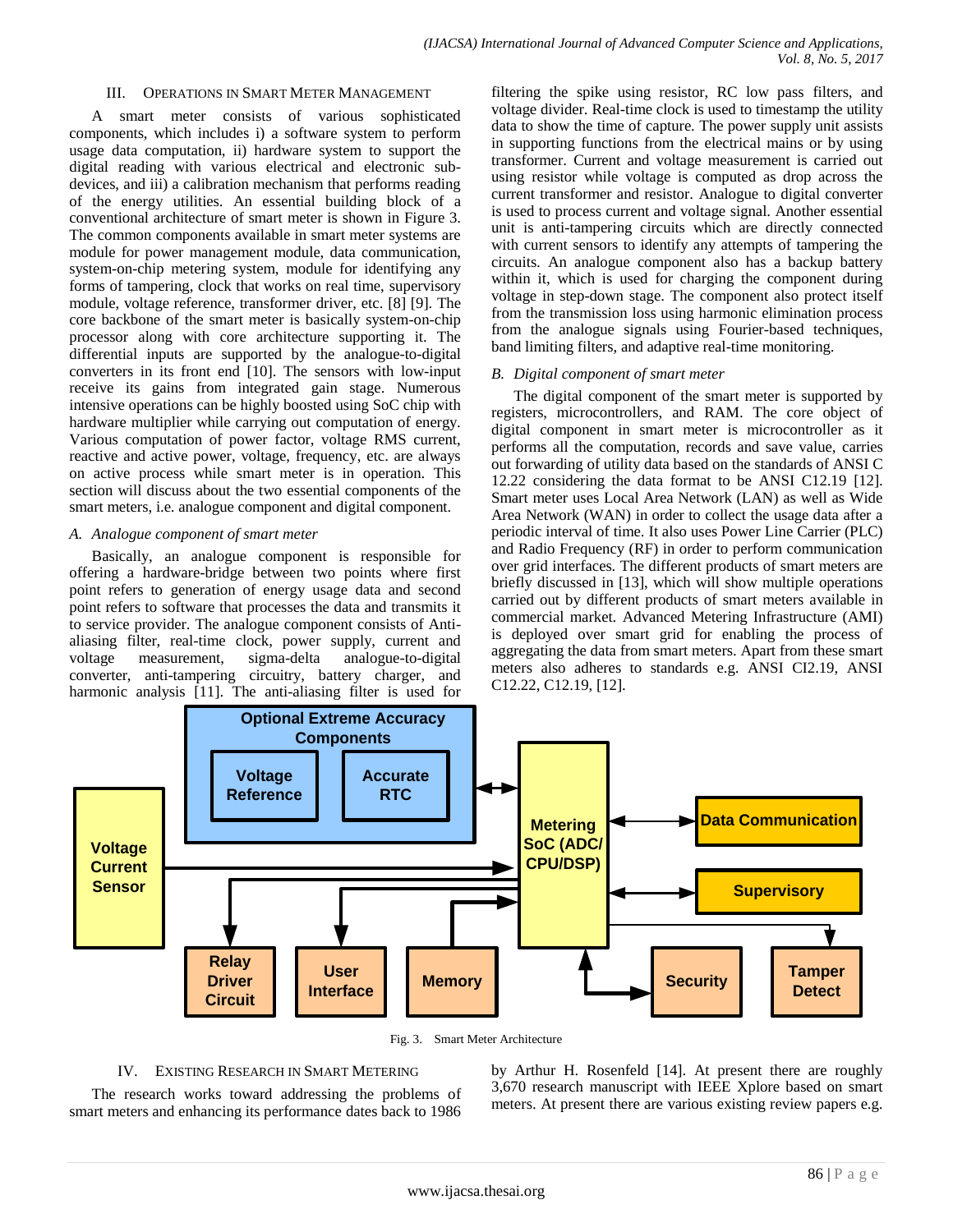[15]-[20] that have already discussed the frequently adopted approach but didn't discuss the advantages or limitations of it. The contribution of our work will be to present a thorough survey of recent techniques and measure their effectiveness. Hence, we will be discussing only the paper published between 2010 and 2016 that will act as an update to prior review work. This section will discuss about various techniques implemented by different researchers towards improving the efficiency of smart meters.

# *A. Techniques towards performance enhancement*

One of the biggest challenging factors of Smart meter is to determine its state. Owing to unsynchronised form of signals and lag of time between the readings, the availability of network of smart meter cannot be guaranteed. Alimardani et al. [21] [22] has addressed this issue by developing a system that can evaluate the error variance of signals as a means of compensating the signals that are not synchronised. The authors has used IEEE 13-bus system and assessed its result using load distribution and error values over time. Towards performance enhancement, the work carried out by Ciuciu et al. [23] was claimed to enhance multi-dimensional features of smart metering performance e.g. security, identifying meters with equivalent objectives, data exchange, energy-demand management. The author has also presented an architecture (Figure 4) who has client layer integrated with security management and the top two layers are further integrated with the smart device layer using middleware.



Fig. 4. Technique presented by Ciuciu et al. [23]

Most recently, the work carried out by Dede et al. [24] has presented a technique that designs the smart meter in the form of sensor network. In this work, the author has discussed about architecture of smart meter exclusively designed for future technologies with respect to sensor network (Figure 5). The architecture shows Elaboration Block (Elab), Analogue-to-Digital Block (ADC), and communication block (Comm). The authors have developed an experimental test-bed in order to validate their prototype. The study outcome was found to possess less than 5% of voltage.



Fig. 5. Technique presented by Dede et al. [24]

The performance of the smart meter can be also enhanced if the readings of smart meter can be subjected for analysis. It leverages innovation in both services and process. Advance analytical operations significantly assist in understanding the hidden traits of usage data that further helps in understanding actual regulatory requirements. Study in such direction was carried out by Flath et al. [25] who have carried out cluster analysis on the usage data of smart meter considering different customer profiles further segregated to a day and week profiles. Both the profiles are further clustered with respect to season's summer, winter and its corresponding impact on week days and weekends. The study significantly contributes to integrate cluster analysis with business intelligence to further alleviate the performance. Nearly similar type of study was also carried out by Gajowniczek and Zabkowski [26] where the authors has used machine learning technique to perform forecasting of smart metered data. The study outcome was evaluated with respect to mean squared error and accuracy on the hourlybased data. Performance of smart meter could be also enhanced using optimization techniques. Hao et al. [27] has presented a technique that assists in identifying the original states of the electrical appliances' deploying and reduced quantity of smart meters. A tree network is designed to replicate the power distribution line and a unique optimization technique. The better performance of the smart meter could be also ensured by testing mechanism too. Janiga et al. [28] have discussed a testing mechanism that can evaluate the electrical parameters. However, such testing mechanism couldn't ensure much analysis of quality of power for low voltage networks. Work addressing such problem was carried out by Sanduleac et al. [29] where a method is presented to minimise the computational power of the smart meter and thereby improve its performance. The author has carried out the hardware design of the smart meter using ARM processor and investigated the trends in harmonic currents. The technique also performs statistical analysis over voltage level to scale the performance effectiveness. Most recently, Wakeel et al. [30] have presented a study where a conventional clustering technique k-means algorithm is used for estimating load from the readings of domestic smart meter. The cluster analysis was found to provide significant enhancement to the load estimation. Panchadcharam et al. [31] have presented a simulation-based study to assess the time of transmission with different sizes of data. Most recently, Yang et al. [32] have presented a multiple access control based protocol developing a network of smart meters. Another important factor of performance efficiency is billing of the smart meters. There is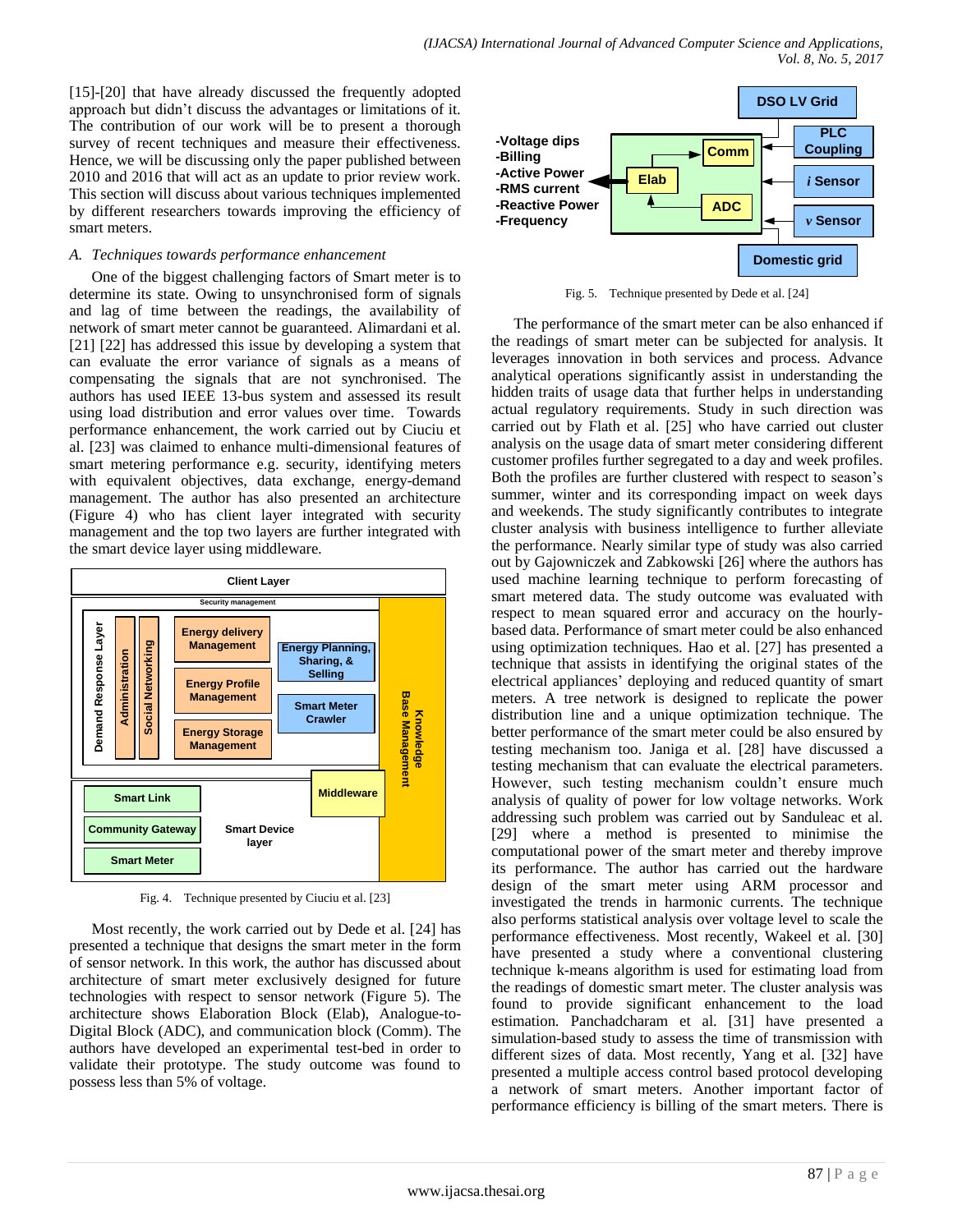less number of studies which focuses on minimizing the billing of usage as there are large number of complexities associated with cost of distributive generation. Hence, financial optimization becomes the sole factor for live billing process. Study in such direction was carried out by Zhang et al. [33]. The technique presented by the author exploits the electrical power exclusively for local distributed generators.

## *B. Technqiues towards energy efficiency*

Study towards energy efficiency is meant for accomplishing an objective of energy control essentially. Usually, the technique calls for extracting the usage data by suppliers and then forwarding the processed and organised data to the consumer. Arif et al. [34] has presented a technique where a smart meter is designed using wireless networks. The author has used experimental approach where a new smart meter was designed using microcontroller and communication module has been developed using XBee and GSM modem. Hence, wireless network was used to forward to the user's handheld device and the usage data that is being captured by microcontroller. Govinda et al. [35] have also used microcontroller-based hardware design of smart meter as well as GSM modem to perform usage readings transmission.

Similar category of study was also carried out by Azasoo et al. [36]. However, here the authors have used design science research methodology over the prototype meter installed over Ghana city. The usage data from the meter is than transmitted using GPRS and PIC (Figure 6).

Studies for energy efficiency were also focused in the direction to achieve green ecosystem. Bera et al. [37] has developed a technique based on coalition game which performs aggregation of utility data from multiple smart meters and forward it to base station (Figure 7). The authors have also developed an energy consumption model with an objective function to minimise the cost of usage. The technique was simulated in NS-3 considering 50 smart meters and one base station. The study outcome was assessed with respect to energy consumption and delay mainly.



Fig. 6. Technique presented by Azasoo et al. [36]



Fig. 7. Technique presented by Bera et al. [37]

Another study towards energy efficiency was put forward by Buchmann et al. [38] who have presented an analytical modelling for re-identification of dissipated energy records identical to specific utility feature. The authors have presented an empirical modelling that uses linear and integer linear optimization technique. The analysis was carried out using database of smart meter reading with respect to standard deviation and weights.

# *C. Technqiue towards security*

Although the analogue device of smart meters already has anti-tampering circuitry unit, but still existing system is not enough to identify the compromised smart meters [39]. Moreover, the extracted utility data travels through a network whose security is still a matter of concern [40]. One of such research work has been carried out by Baig et al. [41]. The authors claimed that as the smart meters are connected to higher end networks (like internet), it is highly prone for vulnerable situations. The authors have presented a unique attack model that aims to generate erroneous meter readings. Finally, the authors have used message authentication mechanism to identify the attacker. The outcome of the study was assessed with respect to rate of attack detection with increasing score of compromised meters. Studies towards privacy preservation were carried out by Borges and Mulhhauser [42] for securing the communication system of smart meter. The technique also allows performing ciphering the aggregated data followed by decryption. A cryptographic approach was presented for this purpose. Studies towards enhancing privacy were also carried out by Jawurek et al. [43]. The technique allows preserving privacy along with billing related features using computational model programmed in Java. Kumar and Hussain [44] have implemented a simple cryptographic technique using message authentication principle. The entire operation of authentication is carried out with respect to secret key exchange using RSA, SHA256, and AES protocol. Similar study was also carried out by Agarwal et al. [45]. Qu et al. [46] has presented a technique to conserve the privacy using signature-based approach in order to conserve identity for resisting forgery attack. Sankar et al. [47] has presented a hypothetical framework in order to retain privacy of the smart meter. A framework is designed using hidden Markov model abstracting both the requirements of utility and privacy together. The model disclosed the facts that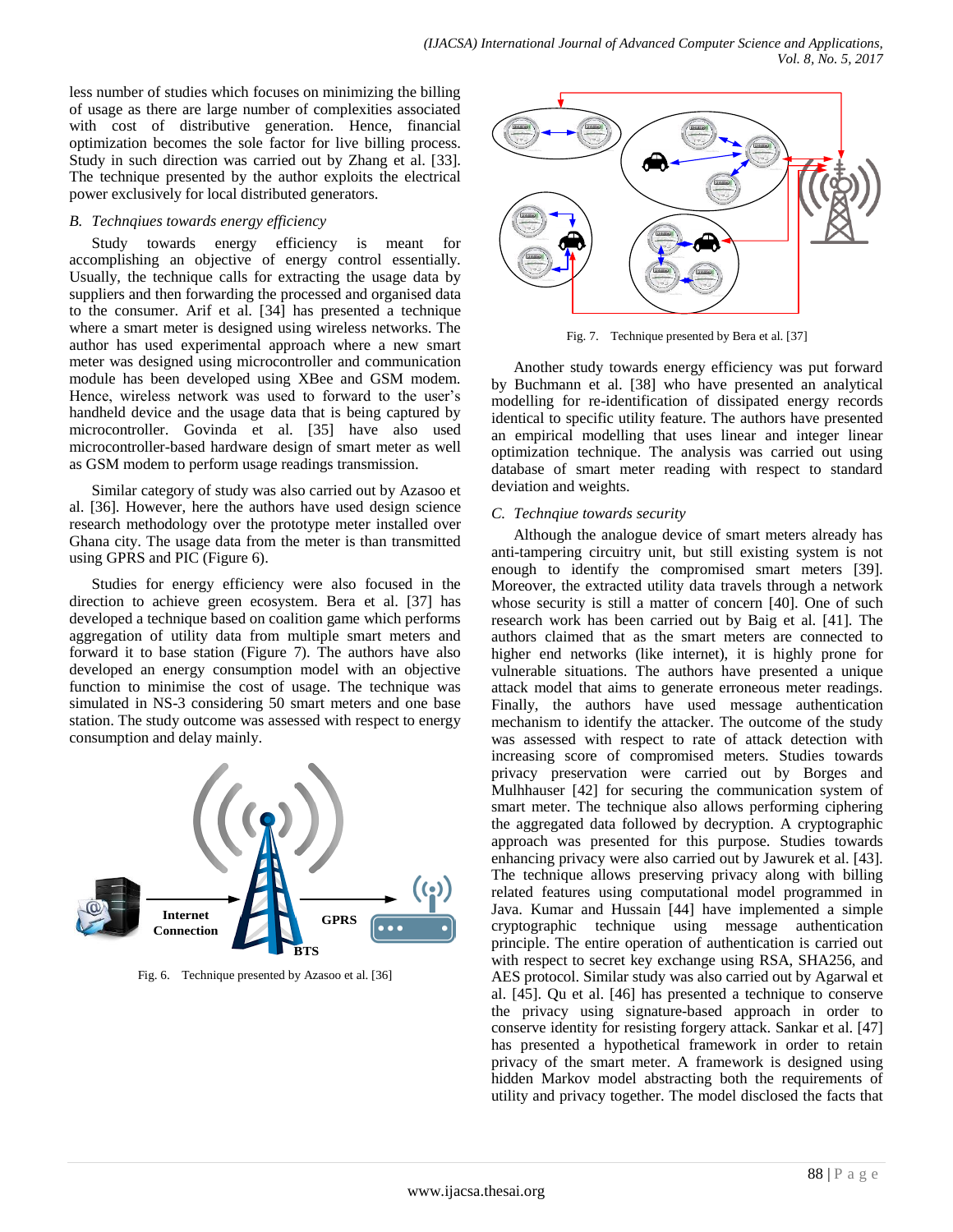there is potential relationship among frequency components with low/high power components in presence of noise, which gives a pattern of privacy factor in security. The study outcome was testified with respect to auto-correlation, power spectral density,

Although cryptographic technique is used to perform encryption, which is again not 100% full-proof, if the utility data falls in wrong hand there is another level of new vulnerability i.e. understanding the current status of occupancy in any premises. It is quite understood that a house with people will have higher energy usage compared to house with less (or no) people in it. This information can be trapped in readings of smart meters and as such readings transmit over wire line or wireless network, its integrity is questionable. Hence, study in this problem was addressed by Chen et al. [48] most recently, where the authors has introduced a technique to resist detection of occupancy from readings of smart meter. According to this technique, a water heater (which is normally present in all houses) is autonomously switched on in a very controlled manner to give an illusion that there is someone in the house. The author has developed such water heater of 50 gallon with its explicit energy regulation. The study outcome was testified with respect to true and false positive / negative scores and was found to be better than other clustering techniques. Hence, adding certain external component assists in retaining the security was evident in various research works. Similar cases were found in Germany where Detken et al. [49] has introduced a grid that is resilient against tamper and was integrated with the hardware model. The authors have designed a core integrated with WLAN in order resist threat. Digital signature is the prime key to security in this work. Figure 8 shows the core security architecture used. The system uses TND (Trusted Network Device) to perform verification of the hardware and software elements in smart meters. The system also uses Trusted Platform Module (TPM) responsible for evaluating the trust factor. The system has also used LLDP (Link Layer Discovery Protocol) for exploring nodes (meters) in the neighbourhood.

Jafary et al. [50] have presented a study towards secure data forwarding mechanism from customer premise to the suppliers over distributed network. The technique uses minimal voltage communication of data using DLMS server to client over secure protocol. Sha et al. [51] have developed a technique of authentication using one-time password mechanism. The author has used asymmetric key to provide security against various lethal threats.



Fig. 8. Technique presented by Detken et al. [49]

| <b>Authors</b>                          | <b>Problems</b>                                              | <b>Techniques</b>                                                         | <b>Advantages</b>                                        | <b>Limitation</b>                                                                           |
|-----------------------------------------|--------------------------------------------------------------|---------------------------------------------------------------------------|----------------------------------------------------------|---------------------------------------------------------------------------------------------|
| Alimardani et al. [21][22]              | Non-synchronous signals                                      | Empirical approach with error<br>variance                                 | Better load distribution, can<br>estimate state on grids | -Doesn't address energy control<br>problem.<br>-No comparative analysis                     |
| Ciuciu et al. [23]                      | Highly integrated network<br>for exchange of metered<br>data | Context-based, Service<br>oriented Architecture                           | Innovative approach                                      | -Theoretical model without any<br>analysis                                                  |
| Dede et al. [24]                        | Power management issue                                       | Network of smart meter<br>studied as Sensor network                       | Better data management                                   | -Doesn't consider transmission<br>complexity. -No comparative<br>analysis                   |
| Flath et al. [25]<br>Wakeel et al. [30] | Consumption behaviour of<br>customer                         | <b>Cluster Analysis</b>                                                   | Easily integrated with<br>business intelligence          | -No comparative analysis<br>-Accuracy not determined                                        |
| Gajowniczek and<br>Zabkowski [26]       | Forecasting of metered data                                  | Support vector machine<br>Neural Network                                  | Simple predictive model                                  | -No comparative analysis<br>-non-linear optimization not<br>solved                          |
| Hao et al. [27]                         | Deployment optimization                                      | Tree network, Greedy<br>Approach                                          | Minimise smart meters                                    | -No comparative analysis                                                                    |
| Janiga et al. [28]                      | Testing system                                               | Experimental, LabView                                                     | Simple testing environment                               | -No comparative analysis                                                                    |
| Sanduleac et al. [29]                   | Evaluating power quality                                     | Experimental, Statistical<br>analysis, ARM processor                      | Easier assessment of power<br>quality                    | -No comparative analysis.<br>-No complexity analysis.                                       |
| Panchadcharam et al. [31]               | Performance evaluation                                       | Simulation-based<br>infrastructure                                        | Effective realization of<br>transmission time            | -No comparative analysis                                                                    |
| Yang et al. [32]                        | Performance enhancement                                      | MAC protocol                                                              | Maintains fairness,<br>scalability, delay                | -No comparative analysis                                                                    |
| Arif et al. [34]                        | Energy efficiency                                            | Experimental,<br>Microcontroller, XBee and<br>GSM modem                   | User friendly, less human<br>intervention, wireless      | -No comparative analysis<br>-Complexities on Wireless<br>network not considered.            |
| Govinda et al. [35]                     | <b>Energy Efficiency</b>                                     | Experimental,<br>Microcontroller, GSM<br>modem                            | User friendly                                            | -No comparative analysis<br>-Complexities on Wireless<br>network not considered.            |
| Azasoo et al. [36]                      | Minimise cost of billing                                     | Experimental, design science<br>research methodology, GPRS,<br><b>PIC</b> | Minimised deployment cost                                | -No comparative analysis<br>-Usage of GPRS is quite primitive<br>when 5G is about to launch |
| Bera et al. [37]                        | <b>Energy Efficiency</b>                                     | Game Theory (Coalition                                                    | Better OoS outcomes                                      | -No comparative analysis                                                                    |

TABLE I. SUMMARY OF EXISTING TECHNIQUES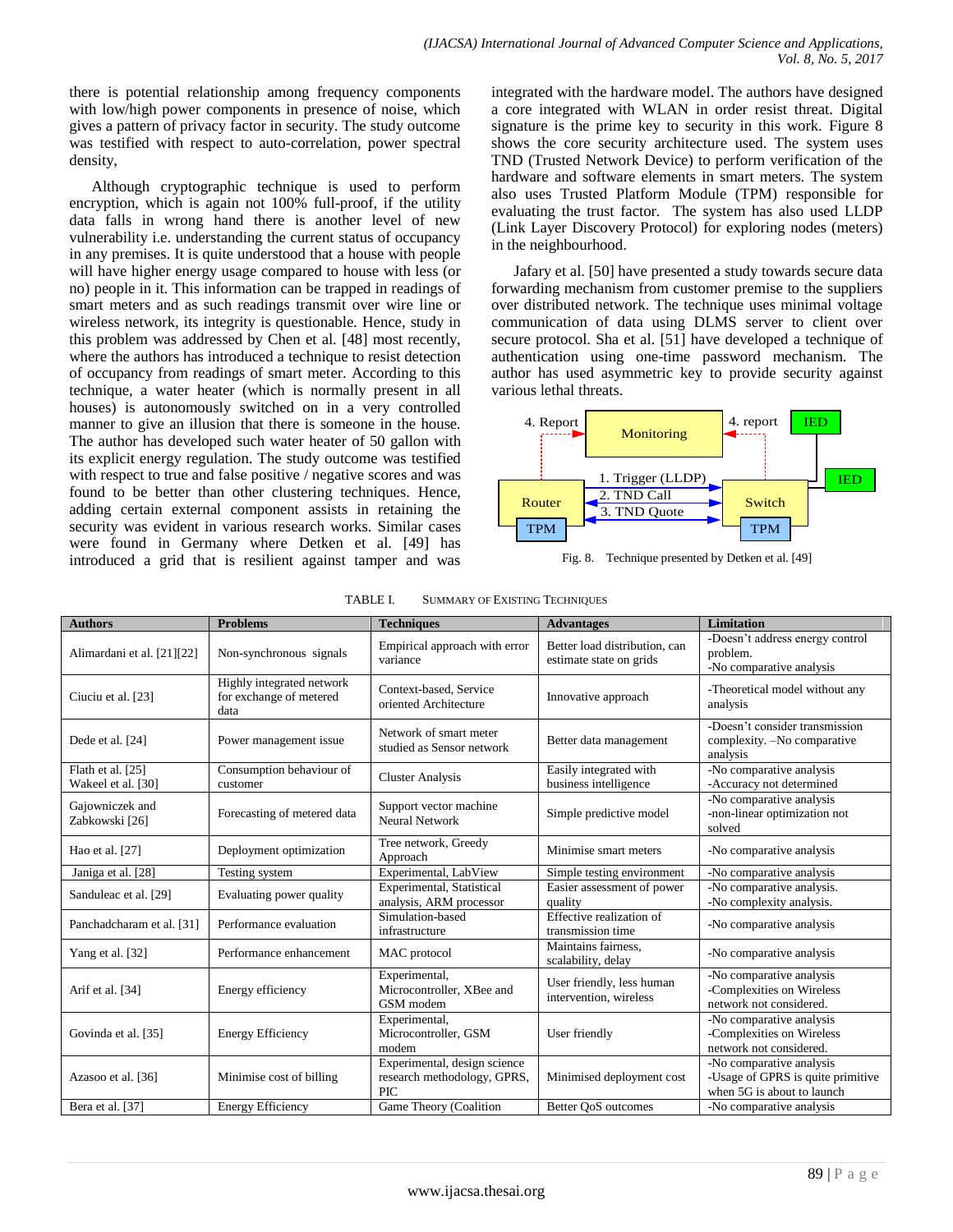|                                                |                                          | game)                                          | (energy, delay, lifetime, etc.)                                     | -algorithm complexity not<br>measured.                                                                                          |
|------------------------------------------------|------------------------------------------|------------------------------------------------|---------------------------------------------------------------------|---------------------------------------------------------------------------------------------------------------------------------|
| Buchmann et al. [38]                           | <b>Energy Efficiency</b>                 | Re-identification, analytical<br>framework     | Features assist in better<br>visualization to energy<br>consumption | -No comparative analysis<br>-Doesn't address energy efficiency                                                                  |
| Baig et al. [41]                               | Identifying compromised<br>meter         | Message authentication                         | Better detection rate                                               | -No comparative analysis<br>-algorithm complexity not<br>measured.<br>-non-resistive against lethal threats                     |
| Borges and Mulhhauser<br>$[42]$                | Security in Smart Meter<br>Communication | Privacy preservation                           | Scalable, faster response                                           | -No comparative analysis<br>-Doesn't address energy efficiency                                                                  |
| Jawurek et al. [43]                            | Security                                 | Privacy preservation                           | Balances security and billing<br>system                             | -Energy efficiency not addressed.<br>-No comparative analysis                                                                   |
| Kumar and Hussain [44],<br>Agarwal et al. [45] | Security                                 | RSA, AES, SHA256                               | Good response time                                                  | -RSA has bigger key size<br>-computational complexity is high.<br>-Energy efficiency not addressed.<br>-No comparative analysis |
| Ou et al. [46]                                 | Anonymity of usage data                  | Anonymous credential<br>mechanism              | Maintain data anonymity                                             | -No comparative analysis.<br>-No complexity analysis.<br>-Narrowed scope of attack<br>resistance                                |
| Sankar et al. [47]                             | Privacy problem                          | Hypothetical framework,<br>hidden Markov model | Better spectral efficiency,                                         | -No comparative analysis                                                                                                        |
| Chen et al. [48]                               | Resisting identification of<br>Occupancy | Water heater regulating<br>energy usage        | Better prevention technique                                         | -Leads to extra energy<br>consumption                                                                                           |
| Detken et al. [49]                             | Security in smart grid                   | Trusted core network                           | Sophisticated design for<br>security                                | -Doesn't address energy efficiency<br>-No comparative analysis<br>-works only on low-level devices                              |
| Jafary et al. [50]                             | Secure communication                     | Experimental approach                          | Supports low voltage<br>communication                               | -No comparative analysis                                                                                                        |
| Sha et al. [51]                                | Authentication problem                   | One-time password,<br>symmetric key            | Simple authentication<br>protocol                                   | -Doesn't support energy efficiency                                                                                              |

# V. RESEARCH GAP

The prior section discusses about all the updated techniques found to be introduced in the area of smart meters. All the techniques are found to possess significant amount of advantages, features as well as limitations. However, this part of the section will discuss only those problems which were kept aloof the investigational area. This section presents the research gap explored after reviewing the prior literatures.

- **Few studies on energy efficiency**: At present, majority of the research work focuses on using smart meters that extracts the usage data and uses some sort of communication medium to transfer the usage data back to the customer. However, smart meters are not found to minimise energy usage autonomously. There are very less studies to prove that there is energy conservation after adopting the presented technique.
- **Less study towards mathematical modelling**: At present, the work being carried out uses empirical modelling, analytical modelling, and experimental modelling. Lack of mathematical modelling in the area of controlling mechanism is one of the significant research gaps. Although, some computational model exists, but they lack validity as well as computational complexity analysis.
- **Fewer studies towards uncertainty handling**: There are many real-time scenarios where various forms of uncertain features are less emphasised. Presence of uncertainties usually occurs from the transmission process as well as raw data collection process. Although, there are some works being done in

predictive approach, but they do not utilise uncertainty modelling that required joint implementation of timeseries, stochastic, and probability theory. There is a need of technique which can perform optimization in presence of less input or vague inputs to the optimization algorithm.

 **Few Benchmarked Study**: At present, 99% of the research manuscript towards solving the problems of smart meters doesn't use performance comparative analysis. This makes it quite hard to understand the best work till date on a specific problem.

## VI. POSSIBLE LINE OF RESEARCH

Smart meters are not only meant for automating the billing generation process but also should have exclusive feature to minimise the energy consumption. The possible line of research could be in the direction of overcoming the research gap presented in prior section:

 **Novel mathematical framework for energy efficiency**: A mathematical framework could be designed that can perform modelling of energy based on the usage data from smart meters. There is also a need to develop a novel integer linear optimization algorithm to consider mapping the uncertainties over the distributive generation process. All this mechanism can be used for developing a new controlling mechanism. The mathematical model should be also subjected to convergence test to understand its effectiveness as well as its applicability towards energy efficiency. The best way to evaluate the outcome will be to look for down pattern of pricing of electricity over increasing time of usage.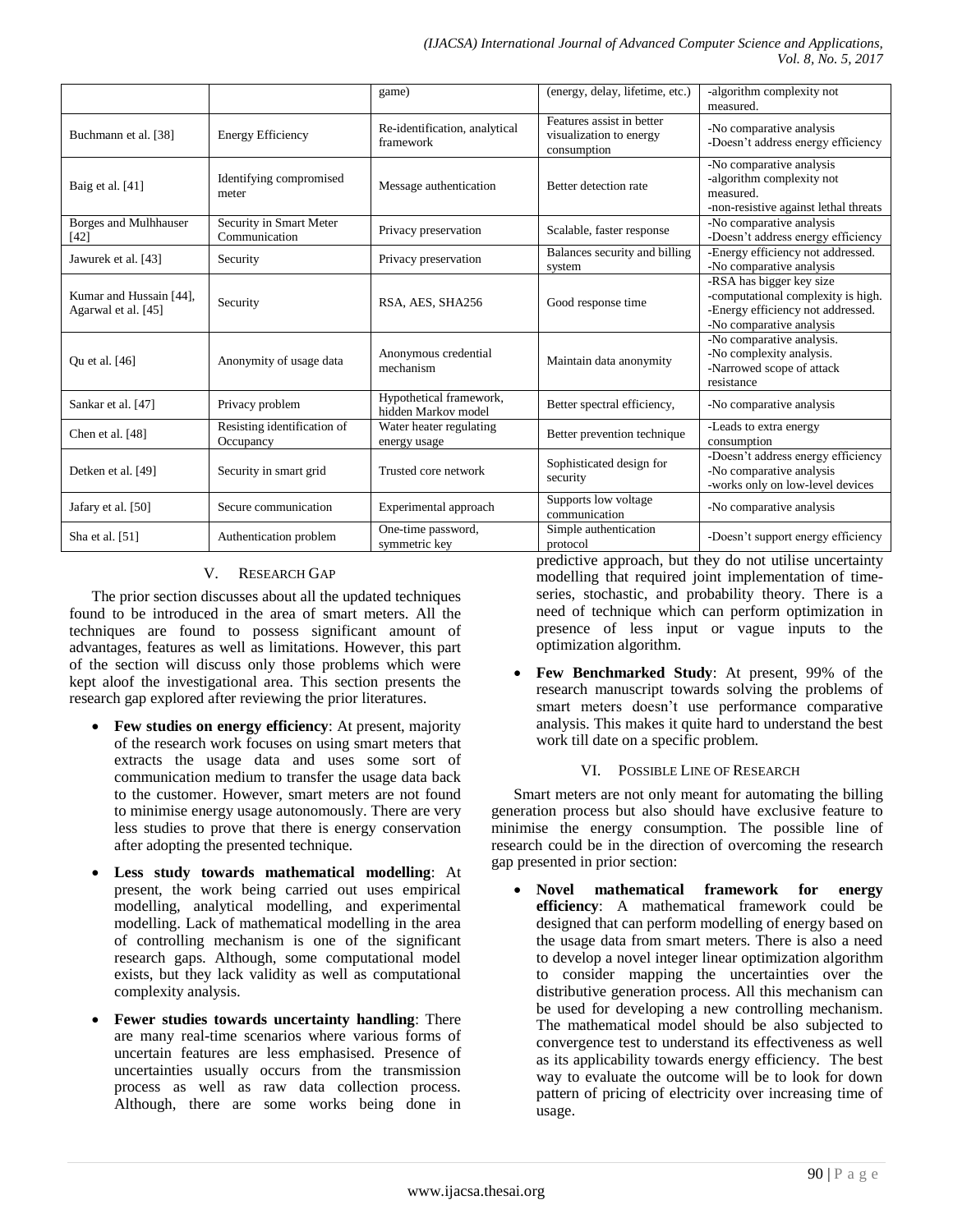- **Novel framework for robust wireless transmission**: The existing literatures towards wireless transmission don't consider various complexities present in wireless environment. Hence, a framework could be developed which can use concept of decision making, stochastic, probability theory in order to handle the uncertainty condition over wireless transmission (of reading of smart meter). Various constraint factors e.g. throughput, latency, heterogeneity, etc. should also be considered while modelling. Fault tolerant performance could be measured by increased utility over smart grid.
- **Novel framework for behaviour analysis**: The existing security technique uses cryptographic technique to resist attacks or compromising the readings of smart meter. Such techniques are quite symptomatic. As futuristic readings of smart meters could be transmitted via cloud, than it is further more exposed to vulnerability. Hence, it is essential to understand the unpredictable behaviour of the vulnerable situation so that it (readings) could be securely routed via any medium. Hence, a novel framework could be designed for this purpose.

#### VII. CONCLUSION

The overall goal of this paper is to illustrate the existing approaches used for enhancing the performance of smart metering system. This manuscript discusses about the smart meter with an aid of its essential components, basic operation, existing research trends, exploring research gap, followed by anticipated line of research work in future. The studies show that there are various forms of techniques being used for addressing different ranges of problems associated with smart metering system. The prime motivation to work on smart meter is due to its balanced advantages to both consumer and utilities e.g. i) transparency of usage information and billing related information, ii) Maximised information about the service delivery, iii) generates awareness among consumers to save energy, iv) minimises outage conditions and demand peaks, v) faster process of monitoring electrical system with dynamic pricing and many more. However, after reviewing the various scripted literatures, it is found that there are various impediments toward research work in smart meters e.g. i) expensive affair as there is a need of transition from old to new technology, ii) more exposed to security risk especially the privacy factor. The prime contribution of this review paper is its findings associated with the effectiveness of existing system i.e. i) less studies are found to be benchmarked, ii) more adoption of experimental approach compared to computational modelling in real sensor, iii) less focus on investigating how wireless technologies improves energy efficiency, etc. Hence, the future work will be in a direction to cover up the above mentioned issues.

#### **REFERENCES**

- [1] T. Wojcicki, " VLSI: Circuits for Emerging Applications", *CRC Press,*  2014
- [2] A. Faruqui, K. Eakin, "Electricity Pricing in Transition", *Springer Science & Business Media,* 2012
- [3] J. Ekanayake, N. Jenkins, K. Liyanage, J. Wu, A. Yokoyama, "Smart Grid: Technology and Applications", *John Wiley & Sons,* 2012
- [4] F. Toledo, "Smart Metering Handbook", *PennWell Books,* 2013
- [5] F. Behmann, K. Wu, "Collaborative Internet of Things (C-IoT): for Future Smart Connected Life and Business", *John Wiley & Sons,* 2015
- [6] G. Fortino, P. Trunfio, "Internet of Things Based on Smart Objects: Technology, Middleware and Applications", *Springer Science & Business Media,* 2014
- [7] A B M Shawkat Ali, "Smart Grids: Opportunities, Developments, and Trends", *Springer Science & Business Media,* 2013
- [8] "Get Smarter.Faster", *https://www.maximintegrated.com/en/landing/index.mvp?lpk=634,* Retrived, 03th Jan, 2017
- [9] "Smarter Electricity Meters", *https://www.maximintegrated.com/en/solutions/smart-electricitymeters/index.mvp?CMP=selsoln*, Retrived, 3rd Jan, 2017
- [10] "Texas Instruments, Implementation of a Three-Phase Electronic Watt-Hour Meter Using the MSP430F471xx", *Application Report #SLAA409A,* 2009
- [11] "Energy Metering ICs", *http://www.analog.com/en/products/analog-todigital-converters/integrated-special-purpose-converters/energymetering-ics.html,* Retrived, 3rd 2017
- [12] T. Cooke, "Power Quality Measurement Capabilities in Smart Revenue Meters", *Report from Electric power Research Institute,* 2014
- [13] J. Zheng, D. W. Gao, L. Lin, "Smart Meters in Smart Grid: An Overview", *IEEE Green Technologies Conference*, pp.57-64, 2013
- [14] A. H. Rosenfeld, D. A. Bulleit, and R. A. Peddie, "Smart Meters and Spot Pricing: Experiments and Potential", *IEEE Technology and Society Magazine*, vol.5, Iss.1, 1986
- [15] I. Opris, L. Caracasian, "The relation between smart meters and electricity consumers", *IEEE International Conference on Environment and Electrical Engineering,* pp.325-329, 2013
- [16] H. L. M. do Amaral, A. N. de Souza, D. S. Gastaldello, F. Fernandes, "Smart meters as a tool for energy efficiency" *IEEE International Conference on Industrial Application*, pp.1-6, 2014
- [17] Q. Sun, H. Li, Z. Ma, C. Wang, J. Campillo, Q. Zhang, F. Wallin, J. Guo, "A Comprehensive Review of Smart Energy Meters in Intelligent Energy Networks", *IEEE Internet of Things Journal*, vol.3, iss.4, pp.464-479, 2015
- [18] N. S. Zivic, O. Ur-Rehman, and C. Ruland, "Evolution of Smart Metering Systems", *IEEE-23rd Telecommunications forum*, pp.635-638, 2015
- [19] D. Alahakoon, X. Yu, "Smart Electricity Meter Data Intelligence for Future Energy Systems: A Survey", *IEEE Transactions on Industrial Informatics*, vol.12, iss.1, pp.425-436, 2015
- [20] J. Zheng, L. Lin, D. W. Gao, "Smart Meters in Smart Grid: An Overview*", IEEE Green Technologies Conference*, pp.57-64, 2013
- [21] A. Alimardani, S. Zadkhast, J. Jatskevich, "Using Smart Meters in State Estimation of Distribution Networks", *IEEE Conference and Exposition,*  pp.1-5, 2014
- [22] A. Alimardani, F. Therrien, D. Atanackovic, J. Jatskevich, "Distribution System State Estimation Based on Nonsynchronized Smart Meters", *IEEE Transactions on Smart Grid,* vol.6, Iss.6, pp.2919-2928, 2015
- [23] I. G. Ciuciu, R. Meersman, T. Dillon, "Social Network of Smart-Metered Homes and SMEs for Grid-based Renewable Energy Exchange", *IEEE International Conference on Digital Ecosystems and Technologies,* pp.1-6, 2012
- [24] A. Dede, D. D. Giustina, S. Rinaldi, P. Ferrari, A. Flammini, A. Vezzoli, "Smart Meters as Part of a Sensor Network for Monitoring the Low Voltage Grid", *IEEE Sensor Applications Symposium,* pp.1-6, 2015
- [25] C. Flath, D. Nicolay, T. Conte, "Cluster Analysis of SmartMetering Data", *Bise–Research Paper. Gabler Verlag,* vol.1, pp.31-39, 2012
- [26] K. Gajowniczeka, T. Zabkowskia, "Short term electricity forecasting using individual smart meter data*", Elsevier-ScienceDirect, International Conference on Knowledge-Based and Intelligent, Information & Engineering Systems,* vol.35, pp.589-597, 2014
- [27] X. Hao, Y. Wang, C. Wu, "Smart Meter Deployment Optimization for Efficient Electrical Appliance State Monitoring", *IEEE Third International Conference on Smart Grid Communication,* pp.25-30, 2012